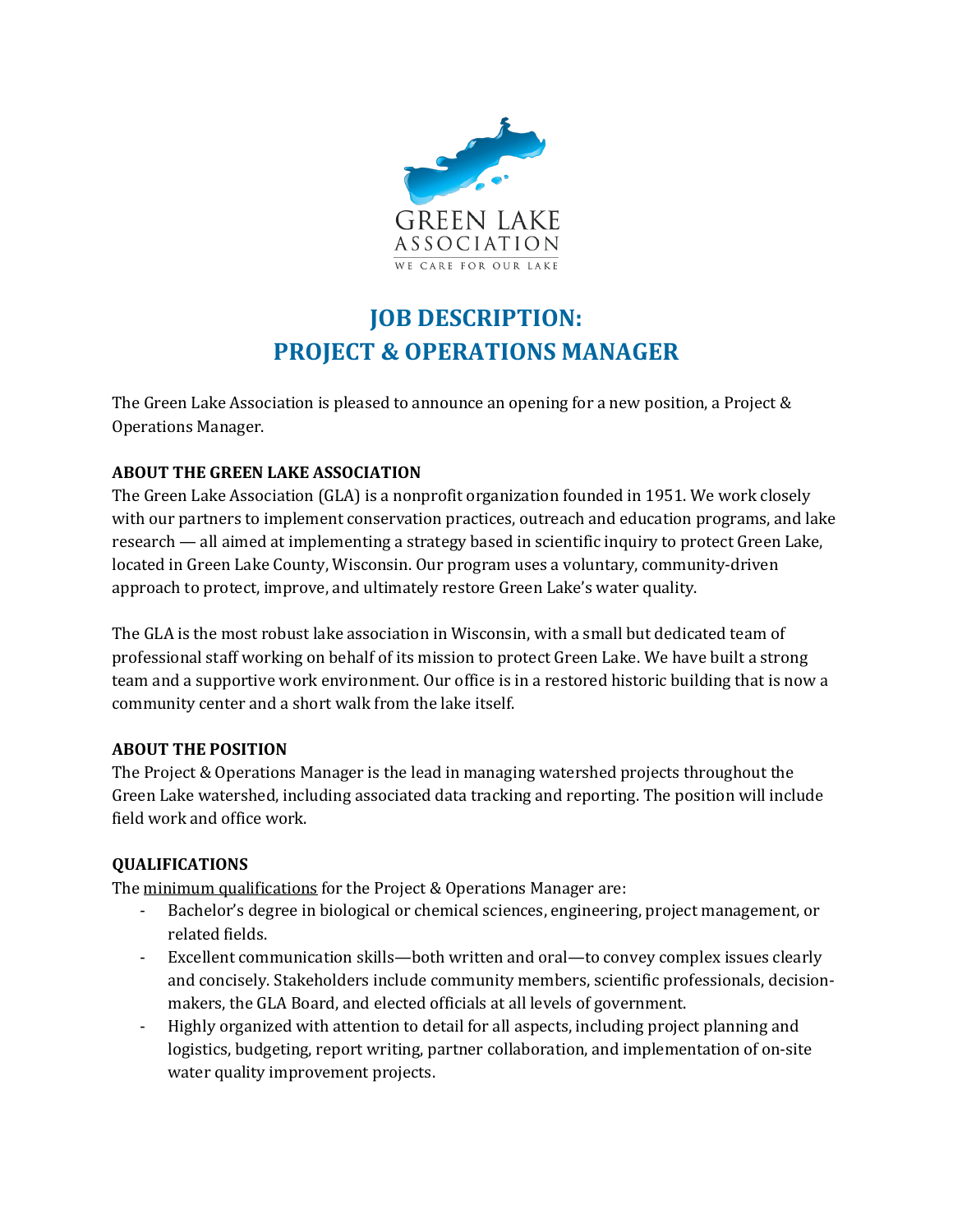- Demonstrated ability and experience in analyzing complex issues, and the ability to work independent of direct supervision to plan, implement, and problem-solve watershed projects.
- Excellent consensus-building skills, with the proven ability to engage partners and facilitate meetings, both in-person and virtually.
- A track-record of managing consultants and project partners to meet project goals.
- Well organized, self-starter, detail-oriented, and adaptable with the ability to manage both routine and complex tasks simultaneously.
- Ability to work as part of both small and large teams.

The preferred qualifications for the Project & Operations Manager are:

- Certification with the Project Manager Institute or similar Project Manager Certification or training.
- A minimum of five to eight years of relevant experience.
- Experience operating equipment or machinery, including pumps and/or compressors.
- Experience with Microsoft Excel and Microsoft PowerPoint.
- Experience at a non-profit, science-based organization and/or a background in science and resource management.

In evaluating candidates for this position, the GLA may consider a combination of education, training, and experience which provides the necessary knowledge, skills, and abilities to perform the duties of the position, as stated in Roles and Responsibilities.

# **ROLES & RESPONSIBILITIES**

The following responsibilities are normal for this position, though these are not exclusive or allinclusive and will change according to the project portfolio and organizational needs. Additional duties may be required.

# **Project Management**

- Oversee a portfolio of watershed management projects to ensure they are completed successfully, on-time, within budget, and in alignment with organizational needs.
- Demonstrate team management skills including conflict management, team and stakeholder engagement and empowerment, addressing and removing impediments, negotiating project agreements, and stakeholder collaboration.
- Plan and manage the scope of the projects, deliverables, budget, resources, schedules, communications, and project changes.
- Lead and/or build project teams, both in-person and virtual.
- Ensure that appropriate project methodology and practices are utilized.
- Ensure project risks/dependencies are identified and managed to ensure that the timelines are not adversely impacted
- Represent the Green Lake Association as a project leader, and communicate effectively with partners, lake management planning members, GLA members, contractors, consultants, and government officials on project goals and water quality protection efforts.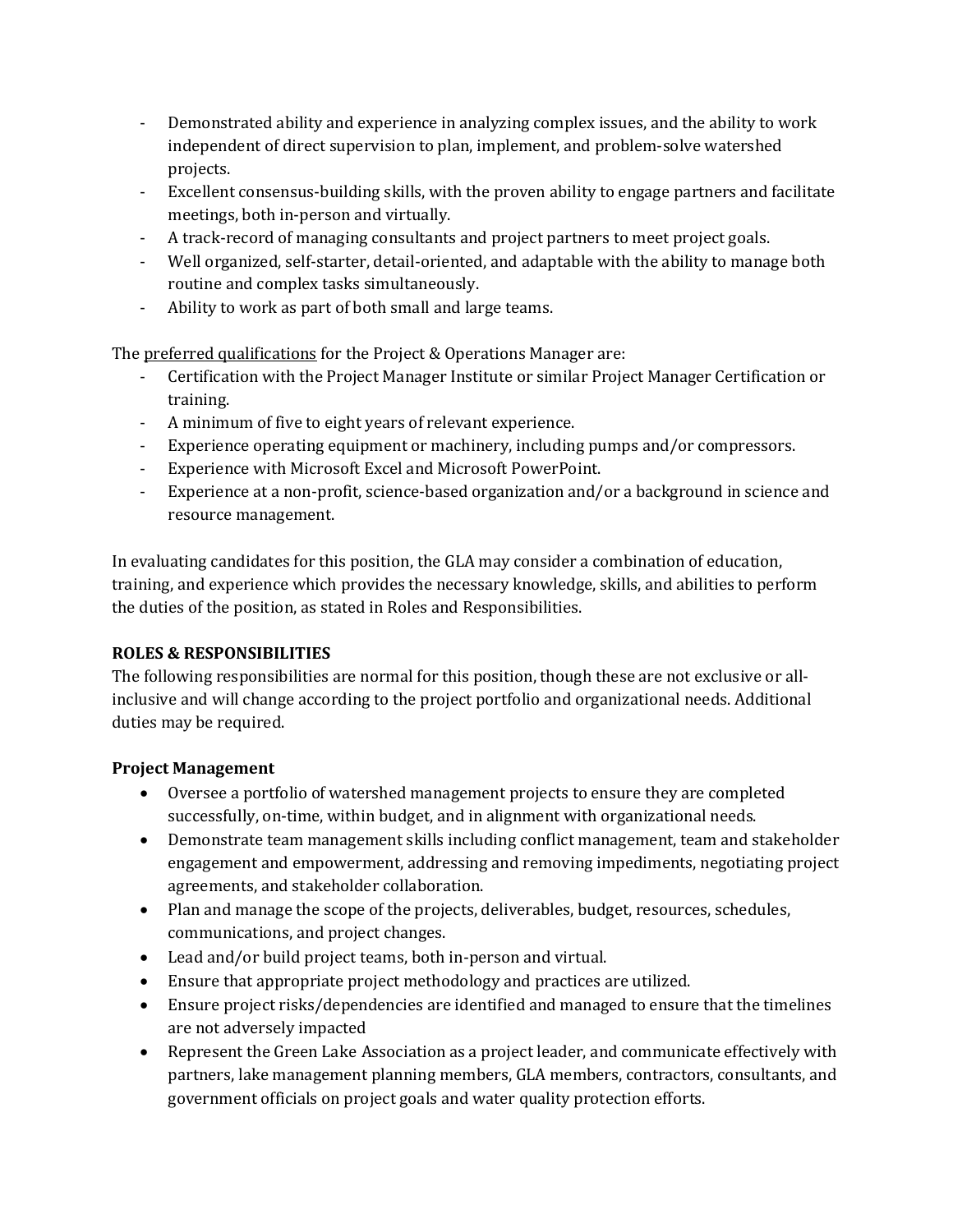- Review and manage scopes of work with consultants.
- Organize and facilitate committee meetings.
- Evaluate and address external influences (WDNR, EPA, County and State Governments, Stakeholder) for potential impact on scope.
- Ability to influence without direct authority.
- Gather information on new and existing technologies, projects, and programs and workshops and conferences, and recommend them when appropriate.
- Create site-specific project reports, periodic progress reports, final project reports, project and tasks summaries, and/or basic project outreach notifications and press releases.

#### **Operations Management**

- Direct, coordinate, and train staff working on watershed management projects.
- Conduct site visits and troubleshoot potential project problems as they arise.
- Communicate and manage the work of vendors and operators involved in watershed management projects.

#### **Planning Document and Data Management**

- Collect and compile data—particularly for a watershed management plan and lake management plan—that tracks the progress and success of water-quality focused projects implemented by multiple lake management planning partners.
- Complete straightforward graphing and/or analyses of water quality data.
- Maintain a series of metrics for a watershed management plan, Lake Report Card, Impact Report, and other communication tools.
- Ensure institutional knowledge transfer.

# **Grant Tracking and Reporting**

- Plan and manage project compliance including, documentation, report, and track project progress for grantors.
- Assist with the implementation and reporting of grant deliverables and reimbursement requests.
- Assist other GLA staff and/or volunteers with writing portions of grants.
- Research funding sources and opportunities to sustain and enhance watershed management efforts.

#### **BENEFITS & OFFICE ENVIRONMENT**

This is a full-time opportunity in the \$55,000 to \$65,000 range, with compensation commensurate with experience. The GLA's retirement program offers a 100% match up to 3% salary contributions and cash in lieu of medical insurance totaling \$3,600 annually. Position includes paid holidays (8 days), paid vacation (15 days), and a paid five-day office closure near the year's end.

This position will report to the Executive Director. This position requires occasional attendance of weekend and/or evening events, with advance notice.